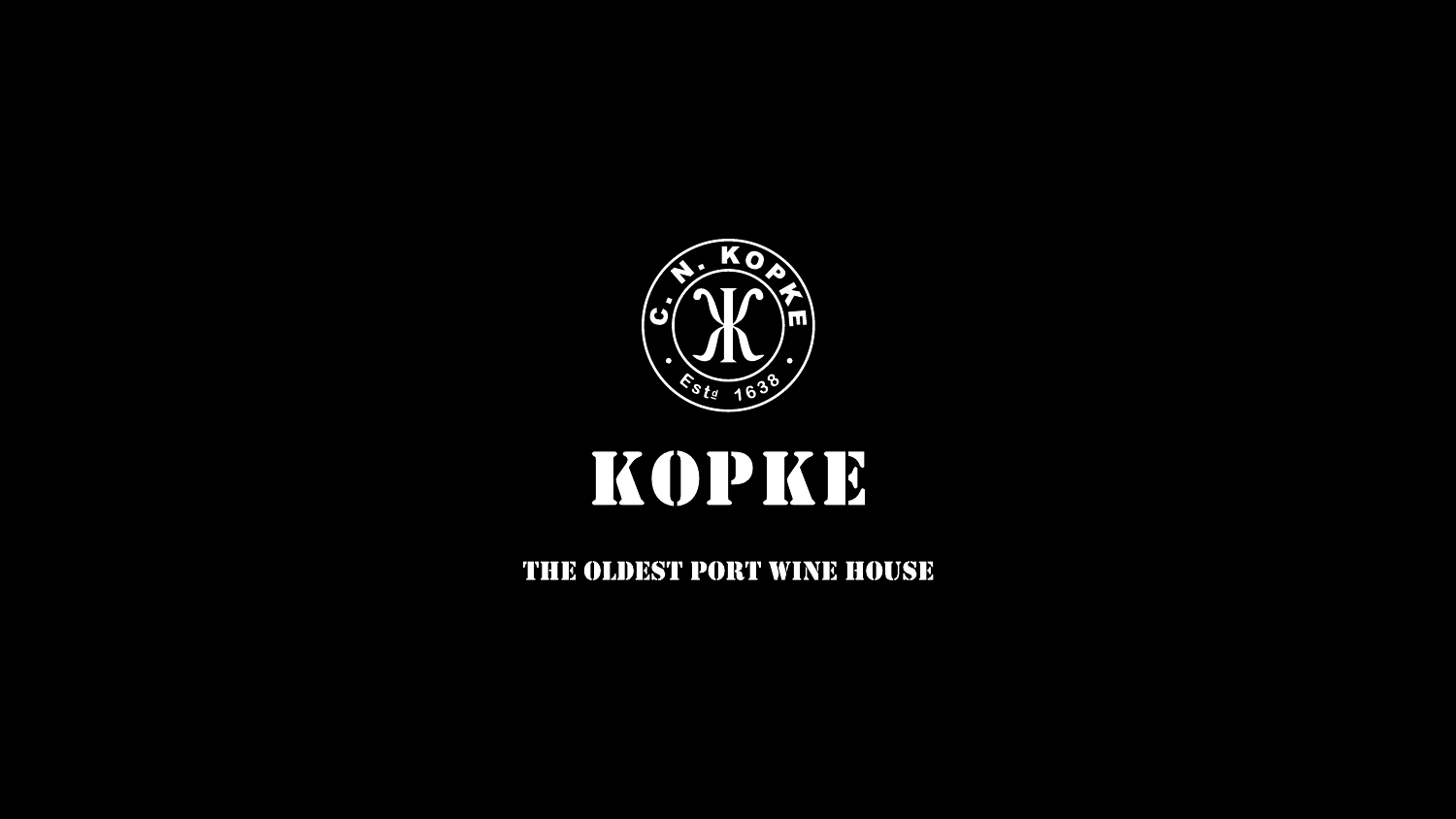#### THE OLDEST PORT WINE HOUSE

Established in 1638, Kopke is the oldest Port wine House. From its terroir to the exquisite wine cellars in V. N. de Gaia, its history is made of experience and dedication, which is reflected in its unique wines. Keeper of a library of very old wines, including very rare white Port wines, Cas a Kopke is renowned as a specialist in Colheita Port wines. Their terroir and ageing in oak barrels, combined with the ancient and traditional methods by which they are produced make these wines genuine symbols of their time.

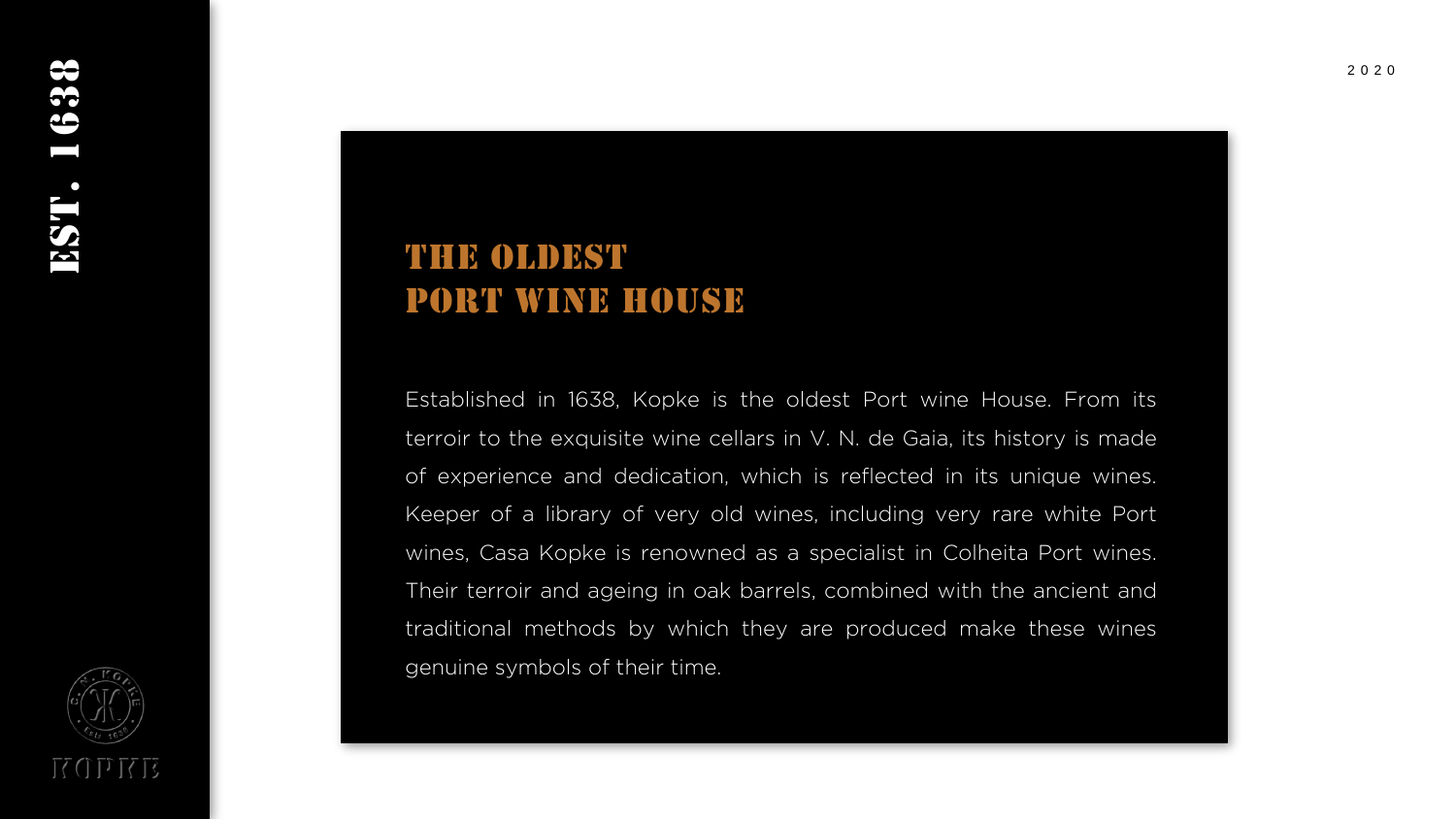

#### In 2020, the oldest Port wine House has released a special duo in limited quantity: Colheita 1940 Tawny & Colheita 1940 White

Available as a pack or separately, each of these wines contains 80 years of mastery and differ markedly in aroma and taste. Both gather the expertise and dedication carried out by Kopke over several centuries in the preservation of unique wines like these, as well as fully representing the style of Casa Kopke, which is characterized by Port wines with crisp and refreshing acidity.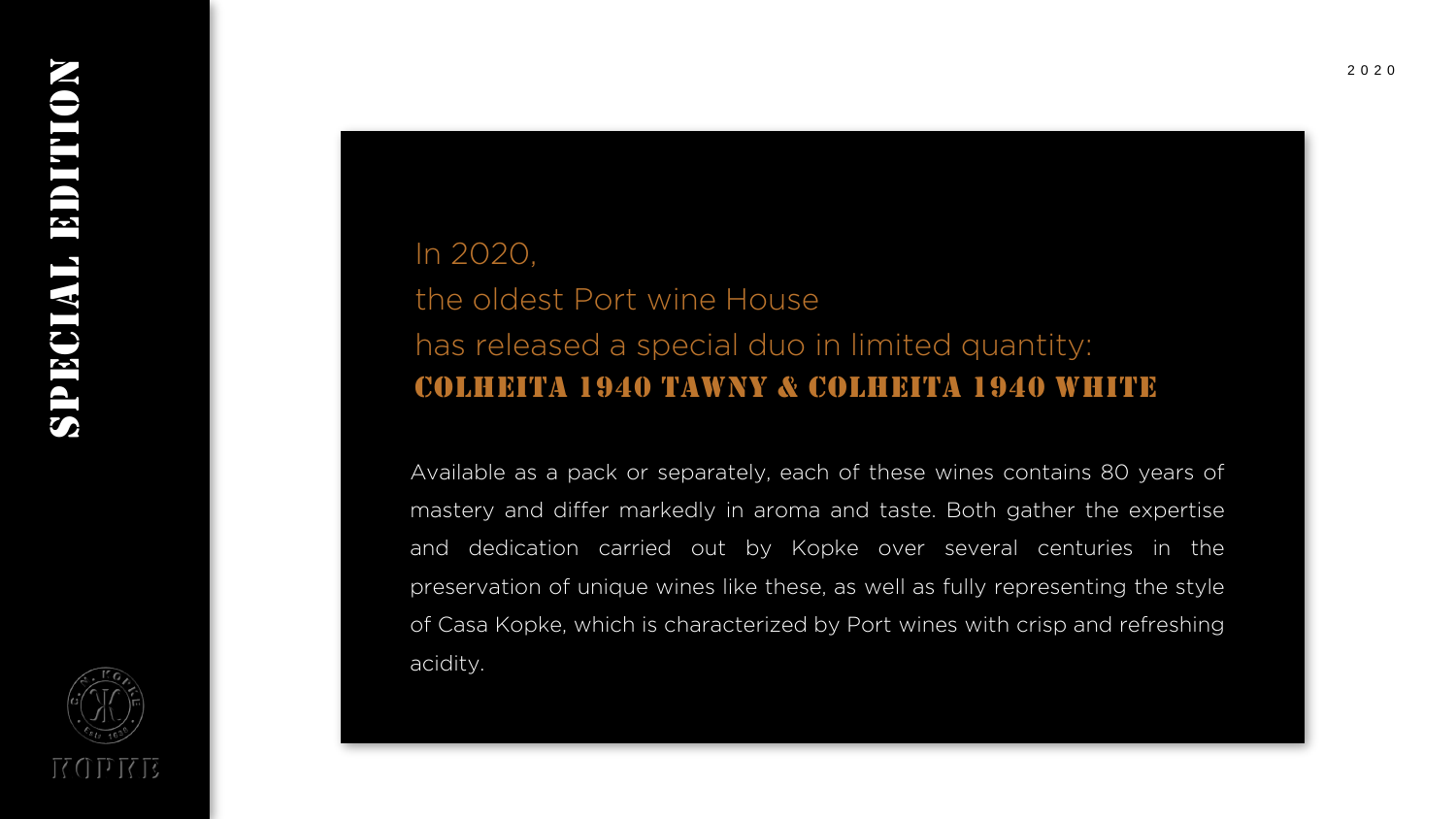#### Exceptional wines from the wartime

The year is 1940, we are in the Douro valley, in the ancient Quinta de São Luiz, known for being one of the most luxurious and floral properties in the region. Kopke receives the honour of being officially declared the oldest Port wine House by the Trade Associations of Porto and Lisbon. These are times of profound instability due to the Second World War and the severe losses incurred in the year's poor harvest. A very wet winter followed by a dry and hot summer resulted in low yields, albeit of remarkable quality. With the harvest done and the baskets washed, the ensuing months will dictate the future of these Kopke wines. 1940 was a difficult year, but the quality of the berries suggested a long life for the wines of this harvest.

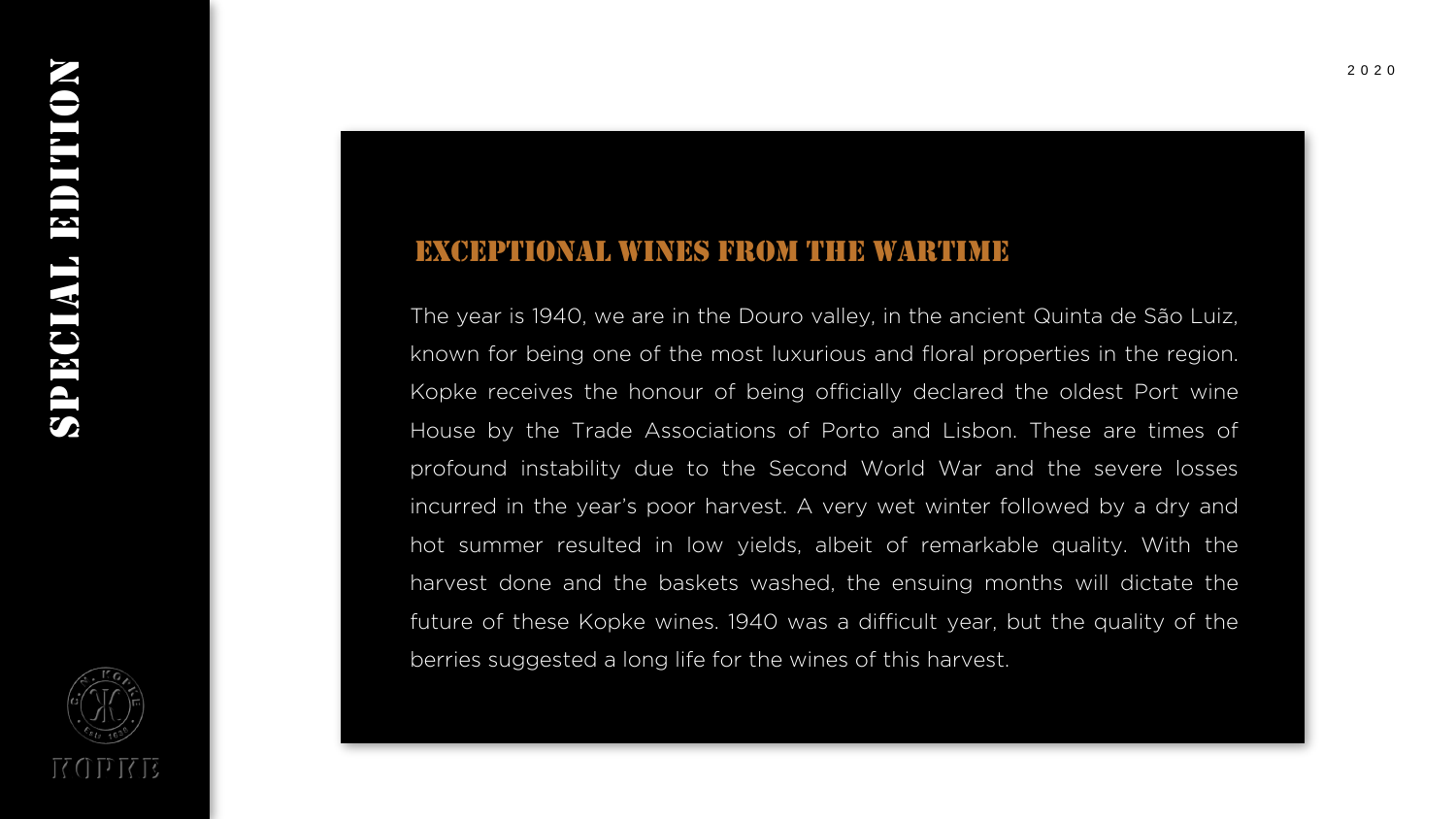#### Exceptional wines from the wartime

Over the next few decades and generations, there were many opportunities and a sustained pressure to launch these wines onto the market. The world changed and societies evolved. Despite all this, these wines were kept for 80 long years in a cellar that resisted time. But all good things come to those who wait. That patience, together with the terroir and the mastery of ageing wines in wood have transformed these wines into a unique experience.

Now, in 2020, as a way to celebrate the 1940s, we present 1940 Tawny Colheita and 1940 White Colheita.

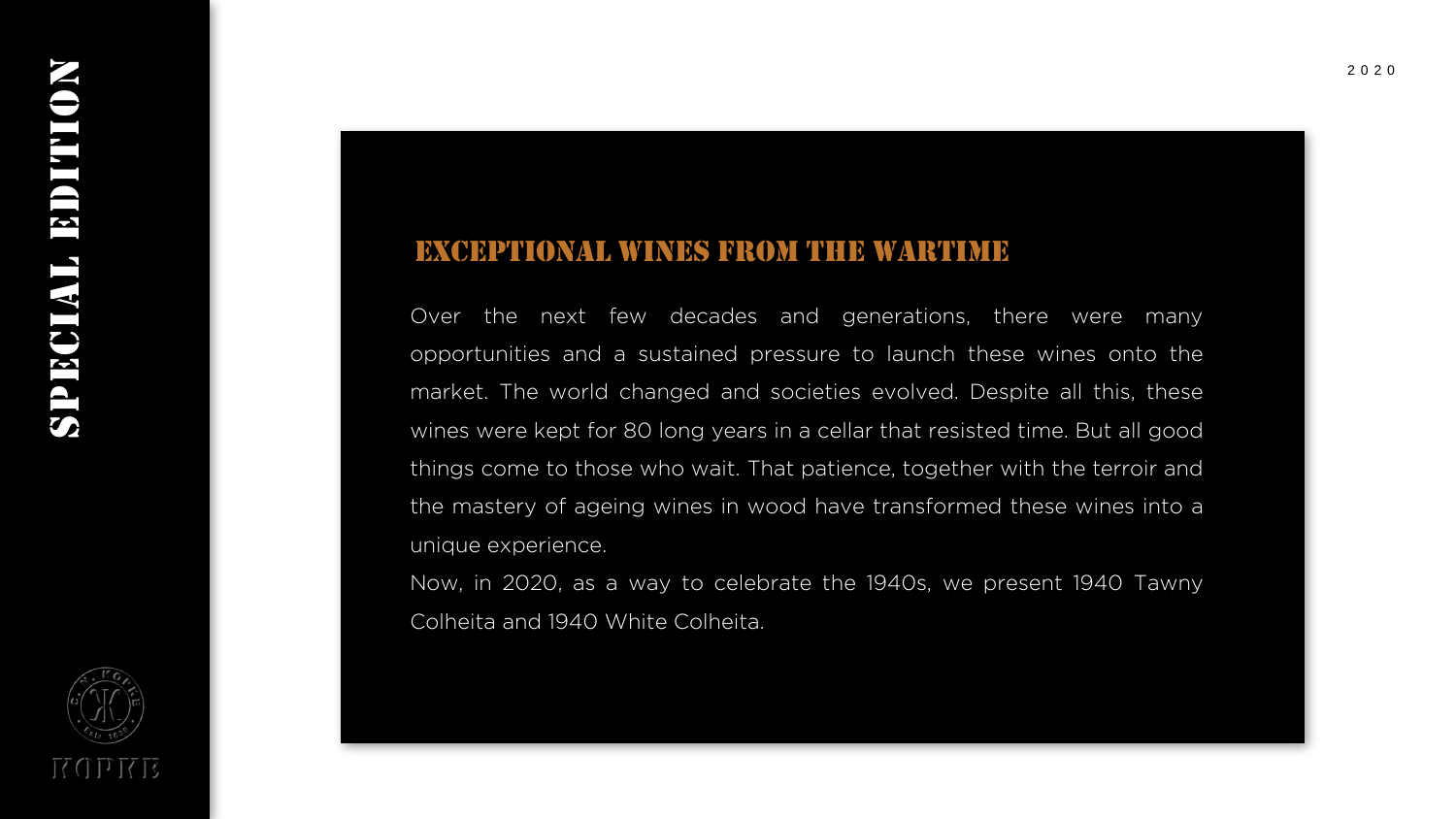# DAY & NIGHT CONCEPT





On Earth, the cycle of Day and Night refers to the rise and the set of the Sun and the Moon. We wanted to celebrate that cycle with this special edition; a cycle that was repeated for eight decades, in 29.097 days and nights, and which resulted in the extraordinary quality of these two wines, preserved in oak wood.

To symbolise this on the bottle, we have designed a highlighted half-moon around Kopke's seal, which represents the precious ageing of the wine in the barrel, bestowing the unique style of Kopke's Port wines, a crisp and refreshing acidity.

The 1940 Tawny Colheita has black and white packaging representing the elegance of the moon.

The 1940 White Colheita has white and bronze coloured packaging symbolising the golden rise and set of the sun.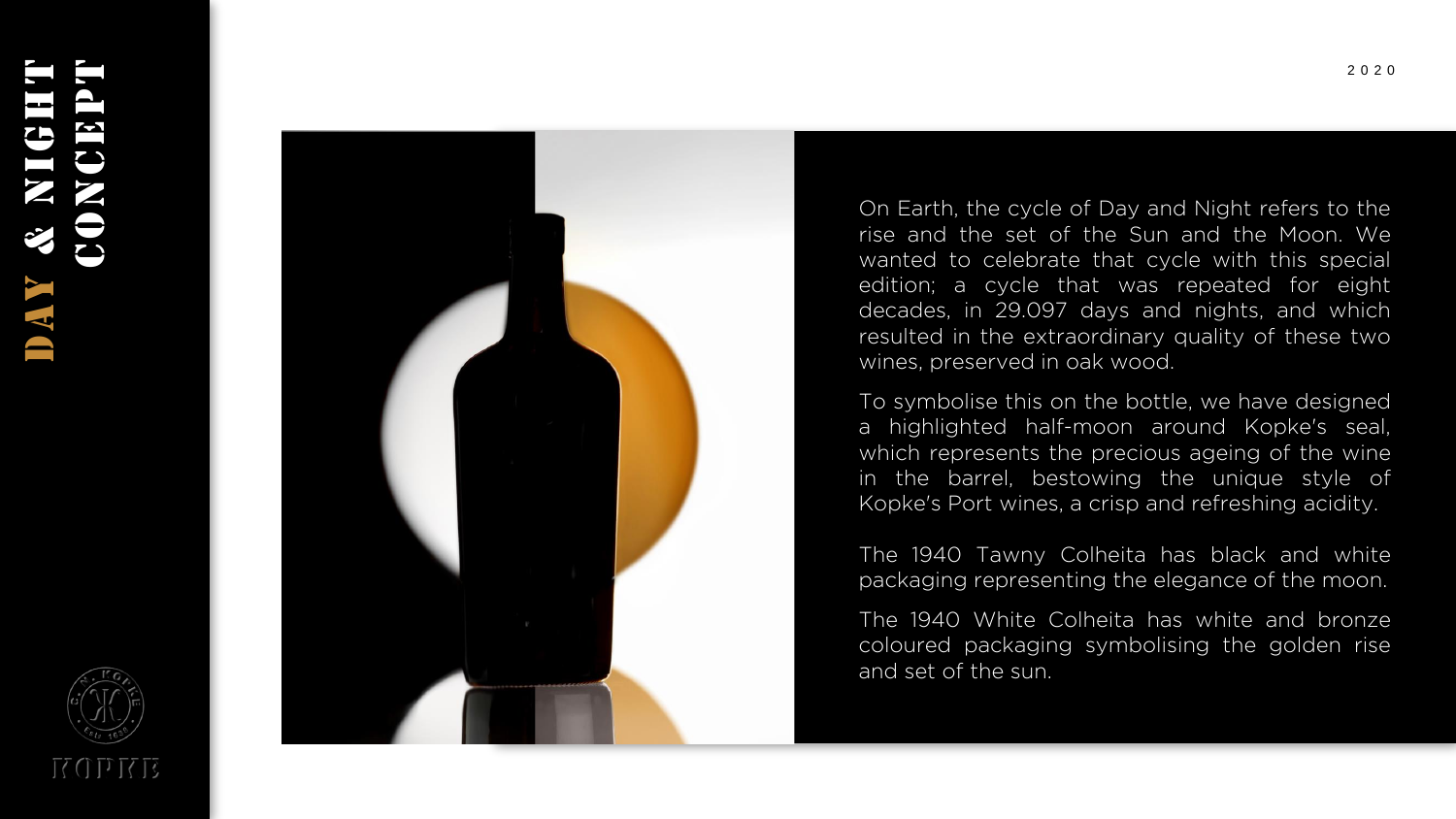**WHITE** COLHEITA **PORT** 



#### Colheita 1940 White

Made from white grapes, this Port has notes of citrus, spice, beeswax and hints of smoke. On the palate, it is fresh and showcases flavours of syrup citrus, white plum and hazelnut, and wraps up with a long and consistent finish.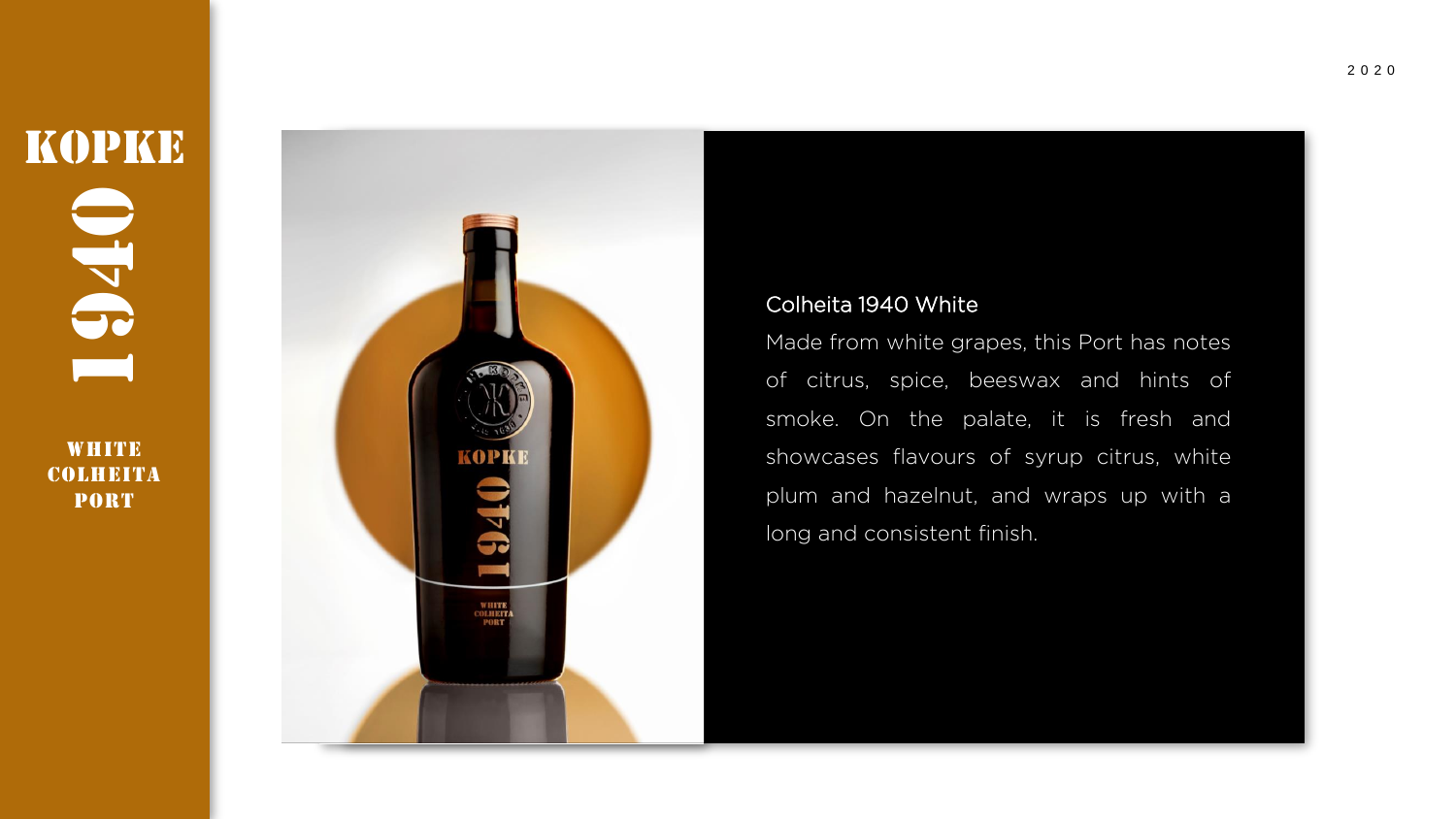## KOPKE  $0.170$ **PORT**<br>PORT

**WHITE** COLHEITA

**PORT** 

KOPKE

❖ 750ml Kopke bottle

- ❖ Custom bartop in bronze painted wood
- ❖ Bronze -serigraphed label and back -label
- ❖ Bronze half moon decal next to the brand symbol
- ❖ Individual box with sides, tops and interior in lacquered wood. Includes certificate of authenticity signed manually by the winemaker Carlos Alves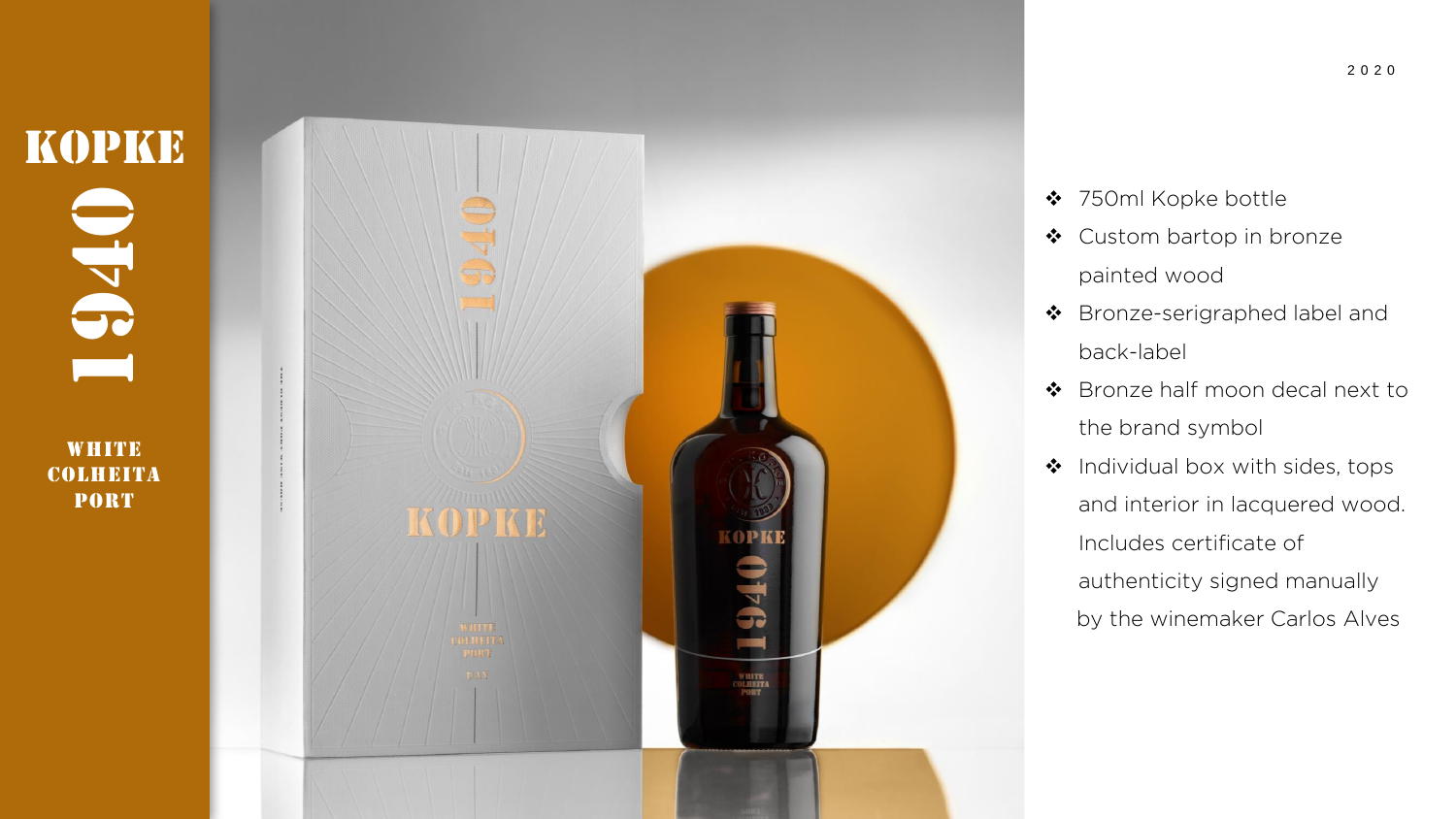## **KOPKE** 1941<br>1941<br>1941

TAWNY COLHEITA PORT



#### Colheita 1940 Tawny

Produced from red grapes, its complex aromas of dried fruit are balanced with the aromas of wood and coffee with hints of spice. In the palate it reveals layers of flavour, ending with a long and textured finish.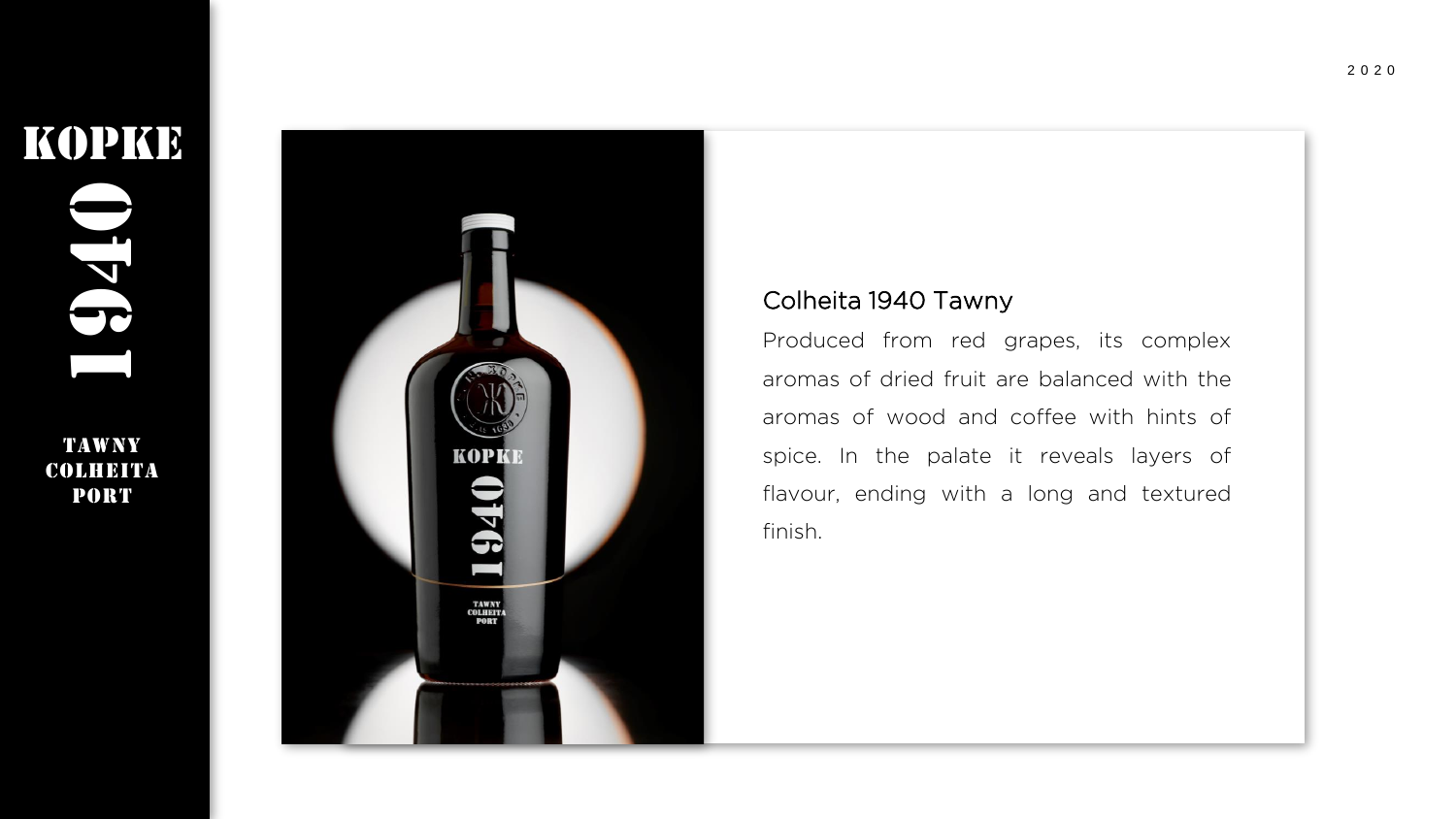

- ❖ 750ml Kopke bottle
- ❖ Custom bartop in white painted wood
- ❖ White -serigraphed label and back -label
- ❖ White half moon decal next to the brand symbol
- ❖ Individual box with sides, tops and interior in lacquered wood. Includes certificate of authenticity signed manually by the winemaker Carlos Alves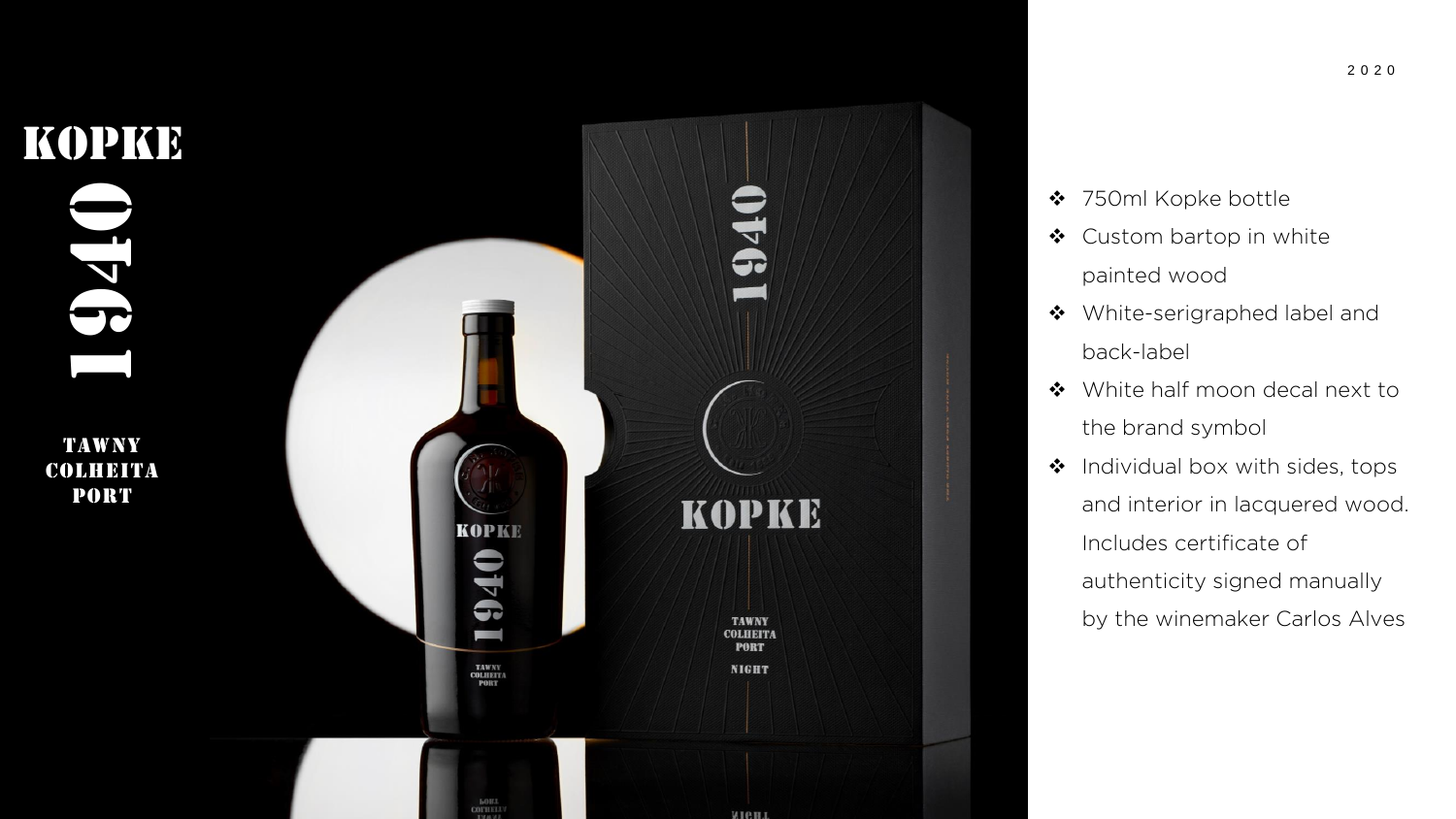

#### **SPECIAL EDITIONS COLLECTORS?**

Launched to honour an extraordinary decade for the Kopke family, we are delighted to present this special edition of 1940 Ports.

Thinking of collectors who don ´ to miss the opportunity to access these two wines together, the pack version is available.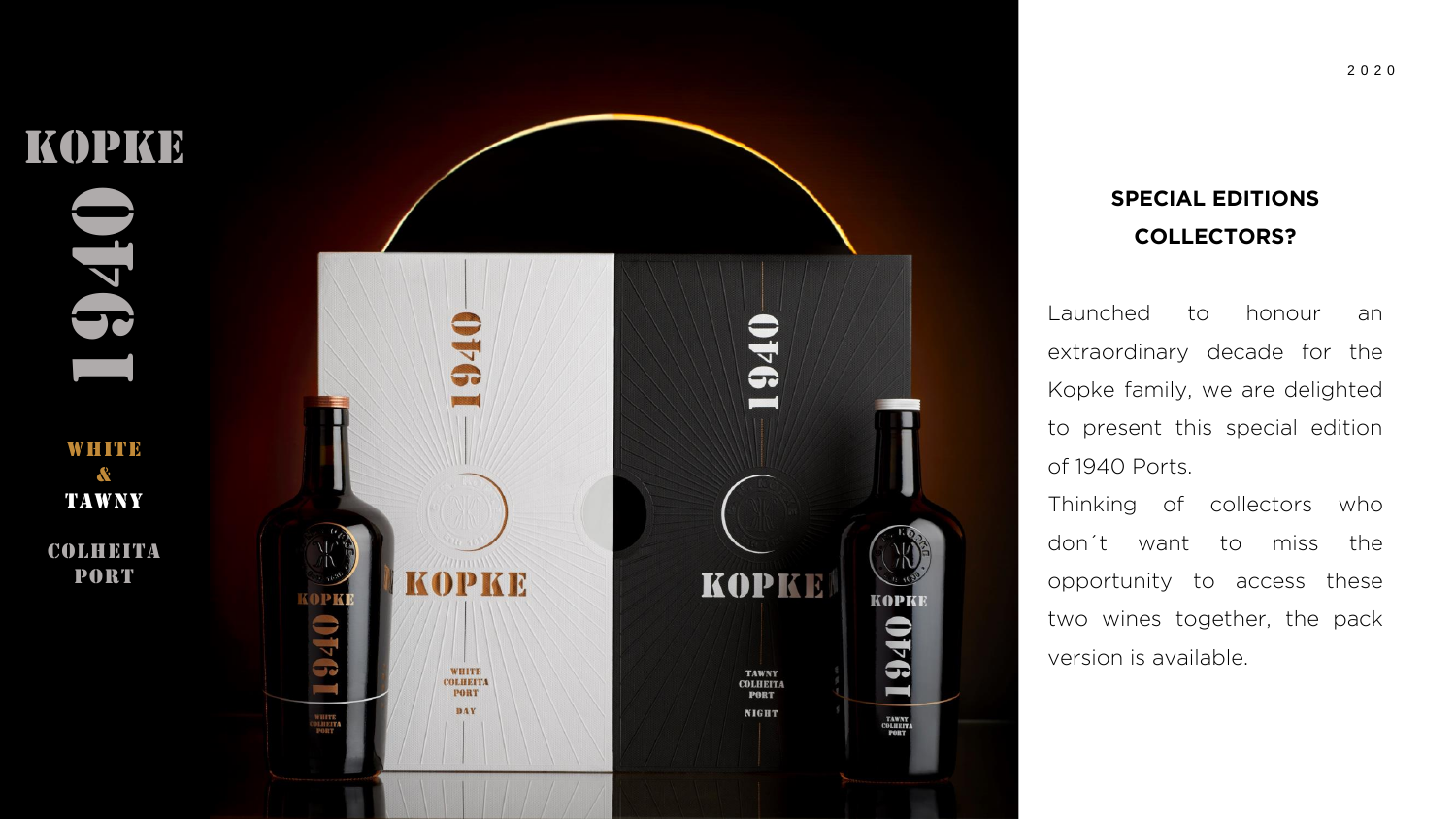

KOLUS